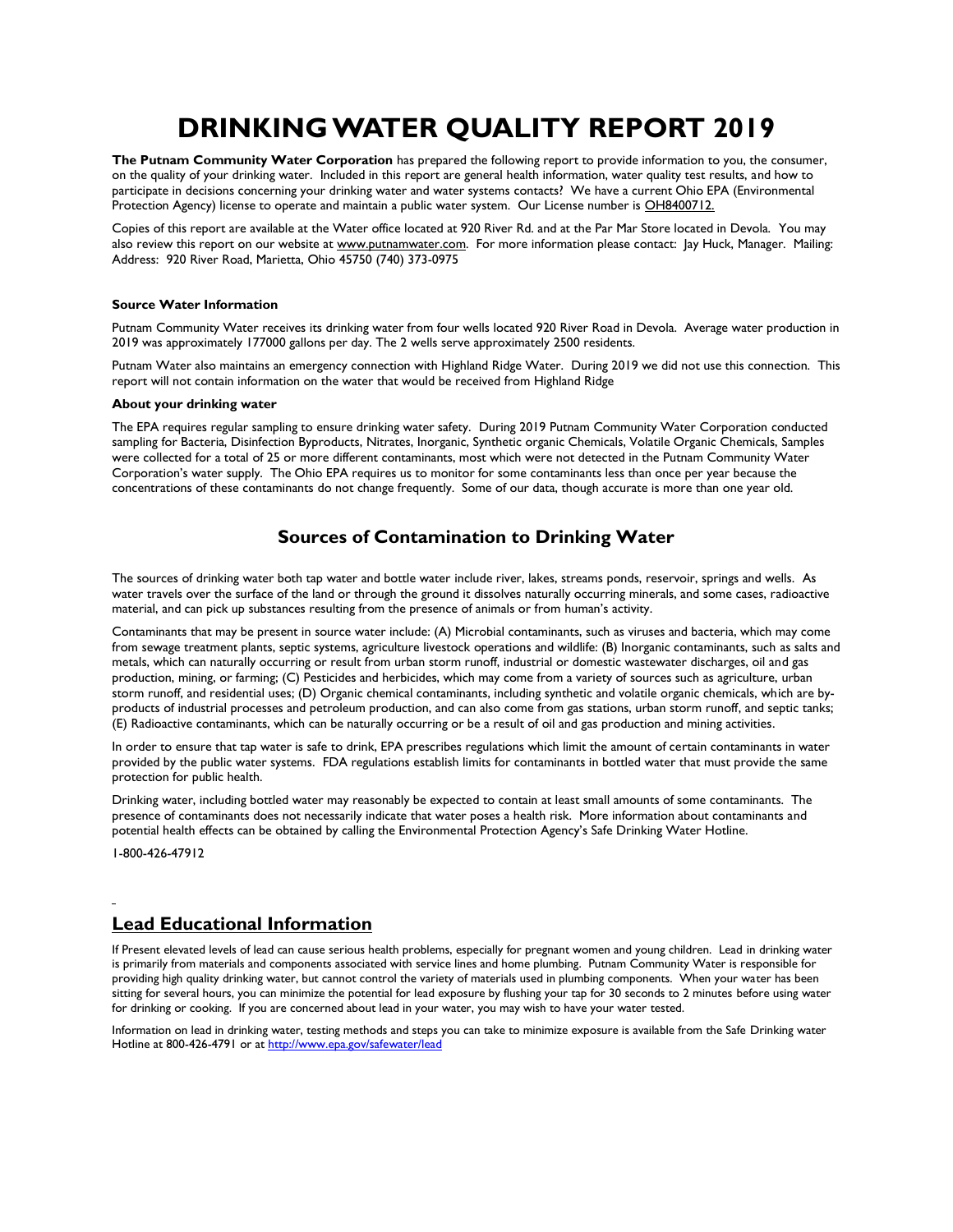| Listed Below on the table is information on those contaminants that were found in the drinking water of Putnam Community Water. |  |
|---------------------------------------------------------------------------------------------------------------------------------|--|
|---------------------------------------------------------------------------------------------------------------------------------|--|

| Contaminant<br>(units)                                                  | <b>MCLG</b>             | <b>MCL</b>     | Level<br>Found                    | Range of<br><b>Detections</b>           |           | Violation<br>Year |           |  | <b>Typical Source of</b><br>Contaminants                                                  |                                    |  |
|-------------------------------------------------------------------------|-------------------------|----------------|-----------------------------------|-----------------------------------------|-----------|-------------------|-----------|--|-------------------------------------------------------------------------------------------|------------------------------------|--|
| Sampled<br><b>Disinfection Byproducts</b>                               |                         |                |                                   |                                         |           |                   |           |  |                                                                                           |                                    |  |
| TTHM'S (ppb)<br>Total<br>Trihalomenthanes                               | $\mathbf 0$             | 80             | 3.50                              | $2.4 - 4.6$                             | <b>No</b> |                   | 2019      |  | chorination                                                                               | By product of drinking water       |  |
| HAA5 (ppb)<br><b>Haloacetic Acids</b>                                   | $\Omega$                | 60             | <6.0                              | <6.0                                    | <b>No</b> |                   | 2019      |  | chorination                                                                               | By product of drinking water       |  |
| <b>Residuals Disinfectants</b>                                          |                         |                |                                   |                                         |           |                   |           |  |                                                                                           |                                    |  |
| <b>Total Chlorine</b><br>(ppm)                                          | 4                       | 4              | .40                               | $.30 - .54$                             | No        | 2019              |           |  | Water Additive to control microbes                                                        |                                    |  |
| <b>Inorganic Chemicals</b>                                              |                         |                |                                   |                                         |           |                   |           |  |                                                                                           |                                    |  |
| Nitrate (ppm)                                                           | 10                      | 10             | 4.43                              | $3.87 - 5.18$                           | No        |                   | 2019      |  | Runoff from fertilizer use, erosion of<br>natural deposits; leaching from septic<br>tanks |                                    |  |
| Barium (ppm)                                                            | $\overline{2}$          | $\overline{2}$ | .0376                             | $.0376 -$<br>.0376                      | <b>No</b> | 2019              |           |  | Discharge of drilling waste; refineries;<br>erosion of natural deposits                   |                                    |  |
| <b>Radiological Contaminants</b>                                        |                         |                |                                   |                                         |           |                   |           |  |                                                                                           |                                    |  |
| Gross Alpha (pc/l)                                                      | 0                       | 5<br>1.4       |                                   | N/A<br><b>No</b>                        |           |                   | 2019      |  | Naturally occurring; industrial and<br>medical processing                                 |                                    |  |
| Volatile Organic Chemicals (VOC)                                        |                         |                |                                   |                                         |           |                   |           |  |                                                                                           |                                    |  |
| Xylene (PPM)                                                            | 10                      | 10             | .00118                            | $.0007 -$<br>.00161                     | <b>No</b> |                   | 2017      |  | factories                                                                                 | Discharge of petroleum or chemical |  |
| Lead & Copper                                                           |                         |                |                                   |                                         |           |                   |           |  |                                                                                           |                                    |  |
| Contaminant<br>(Units)                                                  | Action<br>Level<br>(AL) | the AL         | Individual<br><b>Results over</b> | 90% of test<br>levels were<br>less than |           |                   | Violation |  | Year<br>Sampled                                                                           | Typical source of<br>Contaminants  |  |
| Lead (ppb)                                                              | 15                      | $\overline{2}$ |                                   | 8.50 ppb                                |           | <b>No</b>         |           |  | 2019                                                                                      | Corrosion of household<br>plumbing |  |
| 2 out of the 20 samples for lead were above the action level of 15 ppb  |                         |                |                                   |                                         |           |                   |           |  |                                                                                           |                                    |  |
| Copper (ppb)                                                            | 1350                    | N/A            |                                   | $200$ ppb                               |           | <b>No</b>         |           |  | 2019                                                                                      | Corrosion of household<br>plumbing |  |
| 0 out of the 20 samples for copper were above the action level 1350 ppb |                         |                |                                   |                                         |           |                   |           |  |                                                                                           |                                    |  |

#### **Definitions of some terms contained in this report**

Maximum Contaminant Level Goal (MCLG): Level of contaminant that is allowed in drinking water below which there is no known or expected risk to health. MCLGs allow for a margin of safety. Maximum Contaminant Level (MCL): The highest level of contaminant that is allowed in drinking water**.** MCLs are set as close to the MCLG as feasible using the best available treatment technology. Part per Million (ppm) or Milligrams per Liter (mg/l): are units of measure for concentration of a contaminant. A part per million corresponds to one second in a little over 11.5 days. Parts per Billion (ppb) or micrograms per liter (ug/l) are units of measure for concentration of a contaminant. A part per billion corresponds to one second in 31.7 years. Action Level (AL): The concentration of a contaminant, which, if exceeded, triggers treatment or other requirements, which a water system must follow. The "<" symbol: A symbol which means less than. The result of <.5 means that the lowest level that could be detected was .5 and the contaminant in that sample was not detected

#### **Nitrates**

**Nitrate Level Greater than 5.0 ppm but less than 10.0 ppm** Nitrate in drinking water at levels above 10 ppm is a health risk for infants less than six months of age, High nitrate levels in drinking water can cause blue baby syndrome. Nitrate levels may rise quickly for a short period of time because of rainfall or agriculture activity. If you are caring for an infant you should seek advice from your health care provider.

#### **High Susceptibility PWS based on High Sensitivity**

"The assessment of the aquifer that supplies drinking water to the Putnam Community Water Corporation has a high susceptibility to contamination, Because : Since 1992 nitrates have been detected monthly within Putnam's treated water above the concentration of concern of (2 mg/l), The Putnam Community water Association's well field coexists within a highly populated residential area that is not served by a sanitary sewer system, no confining layer exists between the ground surface and the water table, and the depth of water in the sand and gravel aquifer is within 5 to 15 feet below ground level. This does not mean that this well field will become contaminated; only the conditions are such that the ground water could be impacted by potential contaminant sources. Future contamination may be avoided by implementing protective measures. More information is available by calling Jay Huck at 373 - 097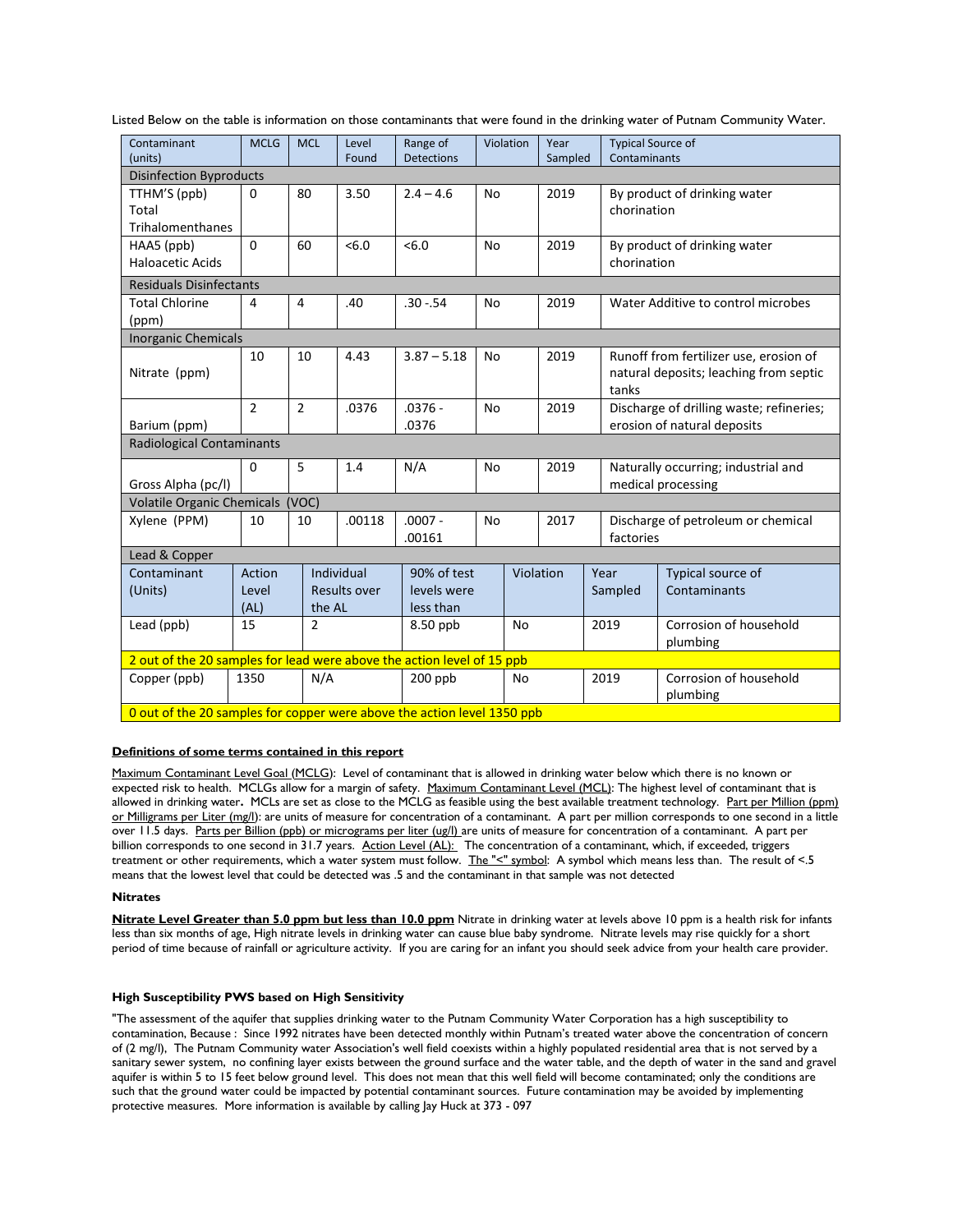## **Special Precautions**

Who needs to take special precautions? Some peoples may be more vulnerable to contaminants in drinking water than the general population. Immunocompromised persons such as persons with cancer undergoing chemotherapy, persons who have undergone organ transplants, peoples with HIV/AIDS or other immune systems disorders, some elderly, and infants can be particularly at risk from infection. These people should seek advice about drinking water from their health care providers. EPA/CDC guidelines on appropriate means to lessen the risk of infection by Cryptosporidium and other microbial contaminants are available from the Safe Drinking Water Hotline (1-800-426-4791

### **Notice to all customers of Putnam Community Water**

This notice is mailed to our customers in accordance with the provisions of Ohio Revised Code Section 4933.19. Tampering with water meters or water service equipment and the theft of water are criminal activities and may result in penalties to offenders. A person found benefiting from tampering or an unauthorized service connection is presumed to have committed the violation and will be prosecuted. It is a crime to tamper with or by-pass a water meter, conduit or attachment of a utility. It is also a crime to reconnect a water, conduit or attachment of a utility that has been disconnected by the utility. A felony or misdemeanor conviction for theft offense can result from a violation of these laws

## **What is Backflow Prevention?**

#### **What exactly is backflow?**

Backflow can be described as "a reversal of the normal direction of flow within a piping system" or as "the flow of water or other liquids, mixtures or substances into the distribution pipes of a potable water supply from any other source other than the intended source of the potable water supply". Cross connections in a piping system are the most common way that contaminants can enter the public water supply. Backflow can occur in two ways either as back-siphon age which happens when the pressure in the water main drops below the service line pressure which causes a soda straw effect or other way that backflow can occur is through backpressure which occurs when the downstream pressure is greater than the supply pressure,

#### **Controlling Backflow**

"Used water" is a term that is used to describe water that has passed through the customer's meter. After the meter the water supplier has no control over how the water is used but can prevent contamination through backflow prevention. The water system must evaluate the degree of hazard on that premises and then select the appropriate device to use based upon that degree of hazard and that protection that is required by the water system.

#### **What do I need to do?**

When you wish to connect to our system or choose to alter your current water supply such as adding an irrigation system you will need to contact our office so that we can do a site inspection and recommend the appropriate device.

## **Other Information you may want to know**

#### **How do I participate in decisions concerning my drinking water?**

Public participation and comments are encouraged at regular monthly meetings of the Board of Directors which are held on the last Tuesday of every month at 7:30 p.m. at the board office located at 920 River Road next to the Devola pool.

#### **Is there fluoride added to my drinking water?**

Putnam Community Water does not add any fluoride to the drinking water. Recent tests have concluded that there is no measurable amount that naturally occurs in the water.

#### **What is the hardness of the water?**

Currently the water hardness is 5 grains.

#### **Does Putnam Water add anything to the water?**

Sodium Hypochlorite is injected into the water supply at the clear well for disinfections purposes and to comply with EPA rules. PCW also uses Sodium Hydroxide for Ph balance in the treatment process and orthophosphate for corrosion control.

#### **How often do we perform samples of the water supply?**

Each year Putnam Water must sample according to the schedule that has been established by the Ohio EPA. Our monitoring schedule is listed on the Ohio EPA's Division of Drinking and Ground Water website.